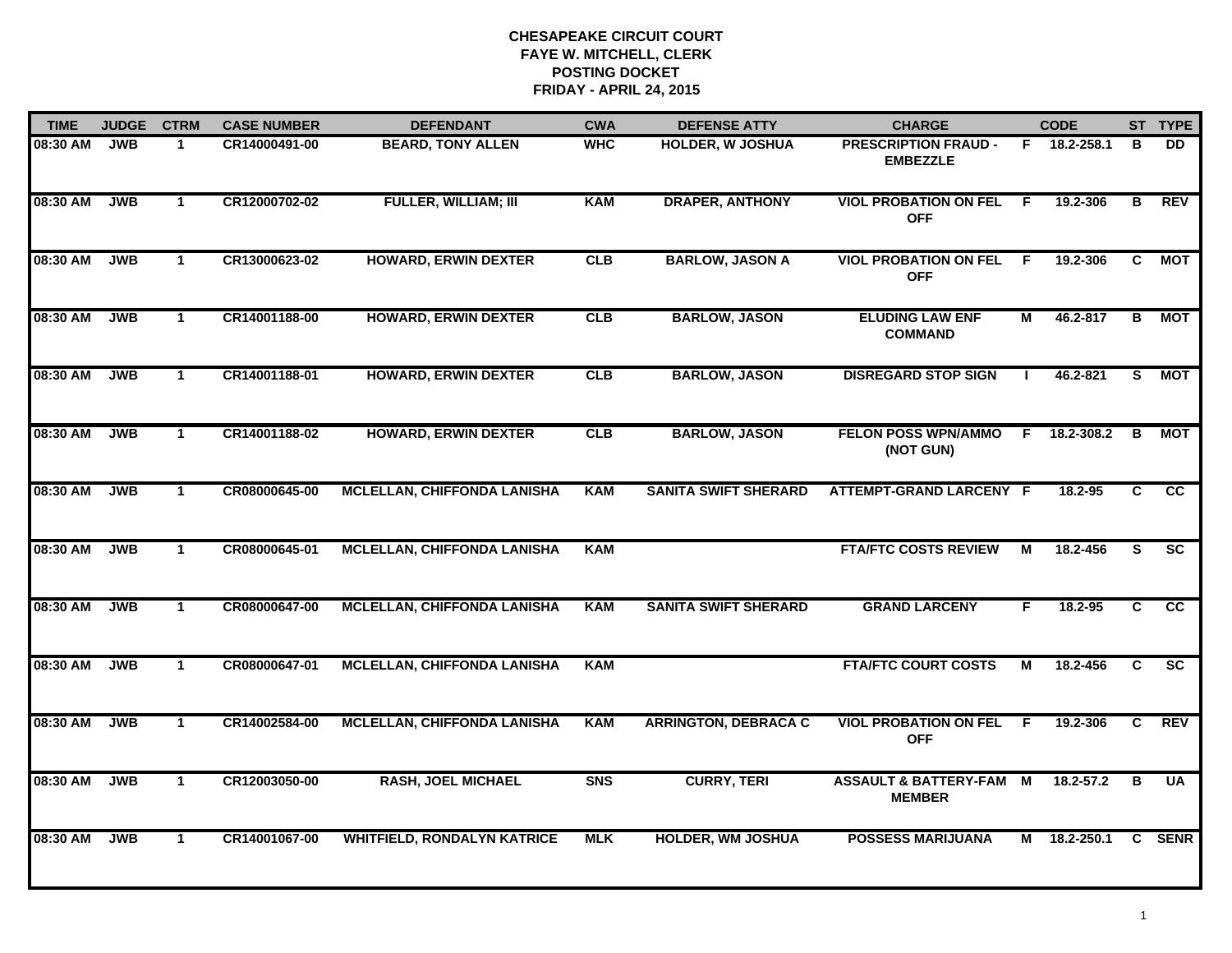| <b>TIME</b> | <b>JUDGE</b> | <b>CTRM</b>             | <b>CASE NUMBER</b> | <b>DEFENDANT</b>                   | <b>CWA</b><br><b>DEFENSE ATTY</b> |                           | <b>CHARGE</b>                                |              | <b>CODE</b> |                | ST TYPE       |
|-------------|--------------|-------------------------|--------------------|------------------------------------|-----------------------------------|---------------------------|----------------------------------------------|--------------|-------------|----------------|---------------|
| 08:30 AM    | <b>JWB</b>   | $\mathbf{1}$            | CR14001067-01      | <b>WHITFIELD, RONDALYN KATRICE</b> | <b>MLK</b>                        | <b>HOLDER, WM JOSHUA</b>  | <b>POSSESS CONTROLLED</b><br><b>NARCOTIC</b> | М            | 18.2-250    | $\mathbf{C}$   | <b>SENR</b>   |
| 08:30 AM    | <b>JWB</b>   | $\mathbf{1}$            | CR14001067-02      | <b>WHITFIELD, RONDALYN KATRICE</b> | <b>MLK</b>                        | <b>JONES, M COLSTON</b>   | <b>FAIL TO APPEAR;</b><br><b>SENTENCING</b>  | М            | 18.2-456    | C              | <b>CAP</b>    |
| 08:30 AM    | <b>JWB</b>   | $\mathbf{1}$            | CR13001907-00      | <b>WYNN, ROBERT GENE</b>           | <b>LML</b>                        | <b>THOMASSON, BRIAN</b>   | <b>S/C FTC MEDICAL</b><br><b>EXPENSES</b>    | М            | 18.2-456    | $\overline{s}$ | <b>UA</b>     |
| 08:30 AM    | JJ           | $\mathbf{3}$            | CR14001720-00      | <b>HALE, SAMANTHA SUE</b>          | <b>MLK</b>                        |                           | <b>MALICIOUS WOUNDING</b>                    | F.           | 18.2-51     |                | <b>B</b> SENR |
| 08:30 AM    | JJ           | $\mathbf{3}$            | CR11000643-01      | <b>WHITEHURST, VERNON ALONZO</b>   | CLB                               | <b>PASS, STEPHANIE P</b>  | <b>VIOL PROBATION ON FEL</b><br><b>OFF</b>   | F.           | 19.2-306    | C              | <b>REV</b>    |
| 08:30 AM    | <b>FBL</b>   | 4                       | CR11001292-01      | <b>GRIFFITH, ANTHONY MARK</b>      | <b>CPO</b>                        | <b>MORRIS, DIALLO K</b>   | <b>VIOL PROBATION ON FEL</b><br><b>OFF</b>   | -F           | 19.2-306    | C              | <b>REV</b>    |
| 08:30 AM    | <b>FBL</b>   | $\overline{\mathbf{4}}$ | CR15000606-01      | <b>JOHNSON, LARON N</b>            | <b>KAM</b>                        | <b>JANKELL, PETER</b>     | <b>BOND APPEAL</b>                           | $\mathbf{o}$ | 19.2-124    |                | C BOND        |
| 08:30 AM    | <b>FBL</b>   | 4                       | CR11002492-01      | <b>LEWIS, TRAVIS SENTELL</b>       | <b>KAM</b>                        | <b>DAVIS, RICHARD</b>     | <b>VIOL PROBATION ON FEL</b><br><b>OFF</b>   | F            | 19.2-306    | C              | <b>REV</b>    |
| 08:30 AM    | <b>FBL</b>   | 4                       | CR12001981-01      | <b>LEWIS, TRAVIS SENTELL</b>       | <b>KAM</b>                        | <b>DAVIS, RICHARD</b>     | <b>VIOL PROBATION ON FEL</b><br><b>OFF</b>   | F.           | 19.2-306    | C.             | <b>REV</b>    |
| 08:30 AM    | <b>FBL</b>   | 4                       | CR14000559-00      | <b>SCOTT, ERIC LAMONT</b>          | <b>KAM</b>                        | Taylor, Matthew T; SR     | <b>ROBBERY-ATTEMPT</b>                       | F.           | $18.2 - 58$ |                | <b>B</b> SENR |
| 08:30 AM    | <b>FBL</b>   | $\overline{4}$          | CR12001498-01      | <b>SMITH, DENNIS KEITH</b>         | <b>PLC</b>                        | <b>GIVANDO, STEPHEN P</b> | <b>VIOL PROBATION ON FEL</b><br><b>OFF</b>   | -F           | 19.2-306    |                | C MOPT        |
| 08:30 AM    | <b>FBL</b>   | 4                       | CR12000076-02      | <b>SMITH, ERIC DURYEA</b>          | <b>CPO</b>                        | <b>MORRIS, DIALLO K</b>   | <b>VIOL PROBATION ON FEL</b><br><b>OFF</b>   | -F           | 19.2-306    | C              | <b>REV</b>    |
| 08:30 AM    | <b>RDS</b>   | 6                       | CR14000224-00      | <b>BOOKER, FRANCINE SMITH</b>      | <b>ABD</b>                        | <b>TITTER, JENNIFER</b>   | <b>PETIT LARCENY</b>                         | М            | 18.2-96     | B              | <b>UA</b>     |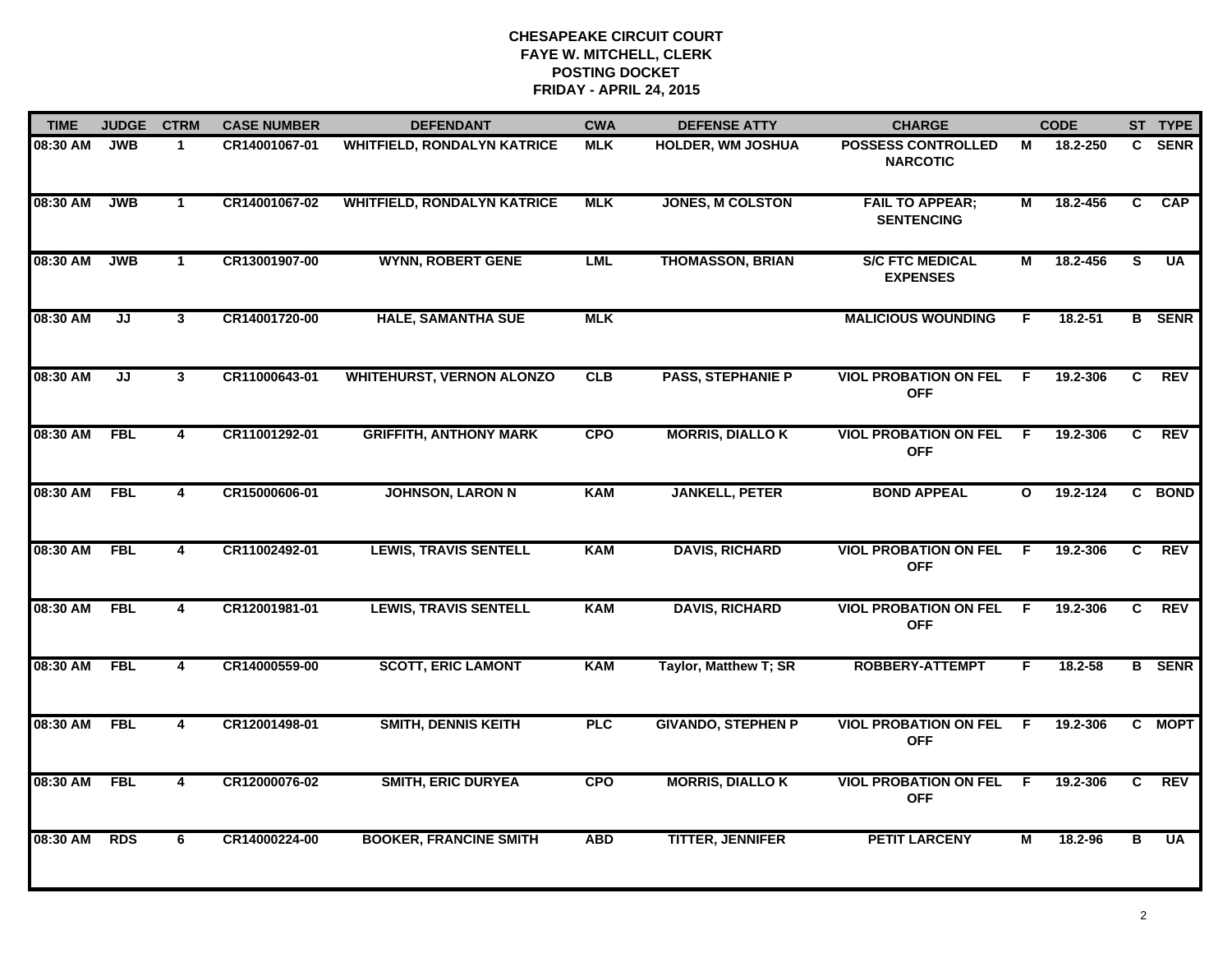| <b>TIME</b> | <b>JUDGE</b> | <b>CTRM</b>  | <b>CASE NUMBER</b> | <b>DEFENDANT</b>                  | <b>CWA</b> | <b>DEFENSE ATTY</b>     | <b>CHARGE</b>                                    | <b>CODE</b> |                |   | ST TYPE       |
|-------------|--------------|--------------|--------------------|-----------------------------------|------------|-------------------------|--------------------------------------------------|-------------|----------------|---|---------------|
| 08:30 AM    | <b>RDS</b>   | 6            | CR14002575-01      | <b>BOYKINS, CHARLES EDWARD</b>    | <b>ABD</b> | <b>MORRIS, DIALLO K</b> | <b>VIOL PROBATION ON FEL</b><br><b>OFF</b>       | F.          | 19.2-306       | C | <b>REV</b>    |
| 08:30 AM    | <b>RDS</b>   | 6            | CR13001790-02      | <b>PEACOCK, SKYLER L</b>          | <b>ABD</b> | Ireland, Elizabeth D.   | <b>VIOL PROBATION ON FEL</b><br><b>OFF</b>       | - F         | 19.2-306       | C | <b>REV</b>    |
| 08:30 AM    | <b>RDS</b>   | 6            | CR12002001-03      | <b>STEPHENS, JAMES MICHAEL</b>    | <b>ABD</b> | Buyrn, Richard L.       | <b>VIOL PROBATION ON FEL</b><br><b>OFF</b>       | -F          | 19.2-306       | C | <b>REV</b>    |
| 09:30 AM    | <b>RDS</b>   | 6            | CR14002679-00      | <b>BRADLEY, JOHN; JR</b>          |            |                         | <b>VIOL PROBATION ON FEL</b><br><b>OFF</b>       | -F          | 19.2-306       |   | C ADAT        |
| 09:30 AM    | <b>RDS</b>   | 6            | CR15000521-00      | <b>CHEEK, JIMMY JEFFERSON; JR</b> | <b>CPO</b> | <b>HEDGES, PAUL</b>     | <b>POSSESS OXYCODONE</b>                         | F.          | 18.2-250       | в | <b>TBS</b>    |
| 09:30 AM    | <b>RDS</b>   | 6            | CR15000521-01      | <b>CHEEK, JIMMY JEFFERSON; JR</b> | <b>CPO</b> | <b>HEDGES, PAUL</b>     | <b>POSSESS COCAINE</b>                           | F.          | 18.2-250       | B | <b>TBS</b>    |
| 09:30 AM    | <b>RDS</b>   | 6            | CR11000600-01      | <b>HARGROVE, MACEO KAREEM</b>     |            |                         | <b>VIOL PROBATION ON FEL</b><br><b>OFF</b>       | F.          | 19.2-306       | C | <b>ADAT</b>   |
| 09:30 AM    | <b>RDS</b>   | 6            | CR15000225-01      | <b>HOLMES, DARRIN WINSLOW</b>     |            |                         | <b>FTA-TRYL</b>                                  | М           | 18.2-456       |   | C ADAT        |
| 09:30 AM    | <b>RDS</b>   | 6            | CR14001046-00      | <b>JONES, DERRICK ANTOINE</b>     | <b>DJH</b> | Taylor, Matthew T; SR   | <b>POSSESS OXYCODONE</b>                         | F.          | 18.2-250       | C | <b>WC</b>     |
| 09:30 AM    | <b>RDS</b>   | 6            | CR15000414-00      | <b>STRANG, CARLI</b>              |            |                         | <b>FAIL PROVIDE WATER FOR M</b><br><b>ANIMAL</b> |             | $3.2 - 6503.1$ |   | S ADAT        |
| 09:30 AM    | <b>RDS</b>   | 6            | CR15000459-00      | <b>WATKINS, CLARENCE</b>          | <b>WHC</b> |                         | <b>CREDIT CARD THEFT</b>                         | F.          | 18.2-192       |   | <b>B</b> ADAT |
| 10:00 AM    | <b>JWB</b>   | $\mathbf{1}$ | CR15000230-00      | <b>BURNEY, JAMIE ANGELA</b>       | <b>PLC</b> |                         | <b>NO SEATBELT</b>                               |             | 46.2-1094      |   | S TRYL        |
| 10:00 AM    | <b>JWB</b>   | $\mathbf{1}$ | CR15000230-01      | <b>BURNEY, JAMIE ANGELA</b>       | PLC        |                         | NO O/L                                           | М           | 46.2-300       |   | S TRYL        |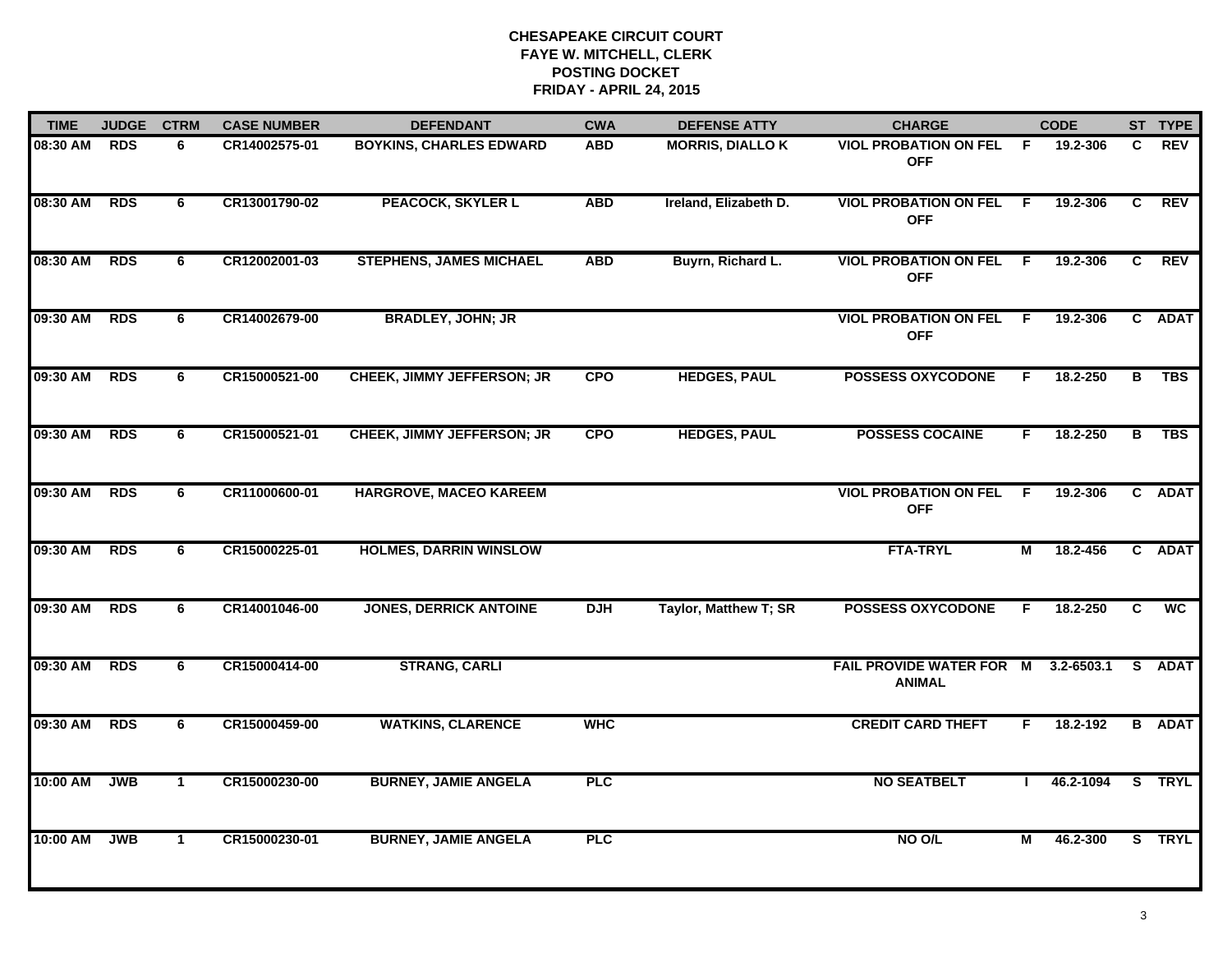| <b>TIME</b> | <b>JUDGE</b> | <b>CTRM</b>          | <b>CASE NUMBER</b> | <b>DEFENDANT</b>                              | <b>CWA</b> | <b>DEFENSE ATTY</b>          | <b>CHARGE</b>                                       |              | <b>CODE</b>   |    | ST TYPE       |
|-------------|--------------|----------------------|--------------------|-----------------------------------------------|------------|------------------------------|-----------------------------------------------------|--------------|---------------|----|---------------|
| 10:00 AM    | <b>JWB</b>   | $\mathbf 1$          | CR15000230-02      | <b>BURNEY, JAMIE ANGELA</b>                   | <b>PLC</b> |                              | <b>FTA SCR-ADATS</b>                                | М            | 18.2-456      | S. | <b>SC</b>     |
| 10:00 AM    | <b>JWB</b>   | $\mathbf{1}$         | CR15000059-00      | <b>HAWKINS, RONALD MARQUIS</b>                | <b>PLC</b> | <b>GLASS, DALTON</b>         | <b>FORGE PUBLIC RECORD</b>                          | F            | 18.2-168      |    | C TRYL        |
| 10:00 AM    | <b>JWB</b>   | $\mathbf{1}$         | CR15000059-01      | <b>HAWKINS, RONALD MARQUIS</b>                | <b>PLC</b> | <b>GLASS, DALTON</b>         | <b>FORGE PUBLIC RECORD</b>                          | F            | 18.2-168      |    | C TRYL        |
| 10:00 AM    | <b>JWB</b>   | $\blacktriangleleft$ | CR15000059-02      | <b>HAWKINS, RONALD MARQUIS</b>                | PLC        | <b>GLASS, DALTON</b>         | <b>FORGE PUBLIC RECORD</b>                          | F.           | 18.2-168      |    | C TRYL        |
| 10:00 AM    | <b>JWB</b>   | $\mathbf{1}$         | CR15000010-00      | <b>KIES, CRYSTAL</b>                          | <b>SNS</b> | <b>RENNINGER, NICHOLAS D</b> | STRANGLE:WOUND/INJURY F<br><b>RESULTS</b>           |              | 18.2-51.6     |    | <b>B</b> TRYL |
| 10:00 AM    | <b>JWB</b>   | $\mathbf{1}$         | CR15000010-01      | <b>KIES, CRYSTAL</b>                          | <b>SNS</b> | <b>RENNINGER, NICHOLAS D</b> | <b>ASSAULT &amp; BATTERY-FAM M</b><br><b>MEMBER</b> |              | $18.2 - 57.2$ |    | <b>B</b> TRYL |
| 10:00 AM    | <b>JWB</b>   | $\mathbf{1}$         | CR15000568-00      | <b>KORNEGAY, PAUL ANTHONY</b>                 | <b>AEP</b> | <b>JONES, M COLSTON</b>      | <b>CONCEALMENT 3RD</b><br><b>OFFENSE</b>            | F.           | 18.2-103      | C  | <b>TRYL</b>   |
| 10:00 AM    | <b>JWB</b>   | $\mathbf{1}$         | CR14002525-00      | <b>LIVERMON, JUAN LAFAYETTE</b>               | <b>KAM</b> | <b>JONES, M COLSTON</b>      | <b>POSS FIREARM BY CONV</b><br><b>FELON</b>         | F            | 18.2-308.2    | C  | <b>SUP</b>    |
| 10:00 AM    | <b>JWB</b>   | $\mathbf 1$          | CR15000785-00      | <b>MORRELL, CORY BROOKS</b>                   | <b>DAM</b> | NICHOLAS, LESLEE             | <b>BOND APPEAL</b>                                  | $\mathbf{o}$ | 19.2-124      |    | C BOND        |
| 10:00 AM    | <b>JWB</b>   | $\mathbf{1}$         | CR15000686-00      | <b>OJEA, MICHAEL PATRICK</b>                  | <b>AMF</b> | <b>CARROLL, ADAM M</b>       | <b>BOND APPEAL</b>                                  | $\mathbf{o}$ | 19.2-124      |    | C BOND        |
| 10:00 AM    | <b>JWB</b>   | $\mathbf{1}$         | CR15000451-00      | PRUETT, DANIEL SCOTT                          | <b>LML</b> |                              | <b>ASSAULT &amp; BATTERY-FAM M</b><br><b>MEMBER</b> |              | $18.2 - 57.2$ | B  | <b>BOND</b>   |
| 10:00 AM    | <b>JWB</b>   | $\overline{1}$       | CR14001728-00      | <b>ROBINSON, ANTHONY</b><br><b>CORNELIOUS</b> | <b>SNS</b> | <b>TAYLOR, MATTHEW; SR</b>   | <b>CONTEMPT - FTA WITNESS</b>                       | M            | 18.2-456      | в  | <b>CAP</b>    |
| 10:00 AM    | <b>JWB</b>   | $\mathbf{1}$         | CR15000246-00      | <b>SINGLETARY, CHAD</b>                       | <b>SNS</b> | Martin, Terence P            | <b>GRAND LARCENY</b>                                | F            | 18.2-95       | B  | МОТ           |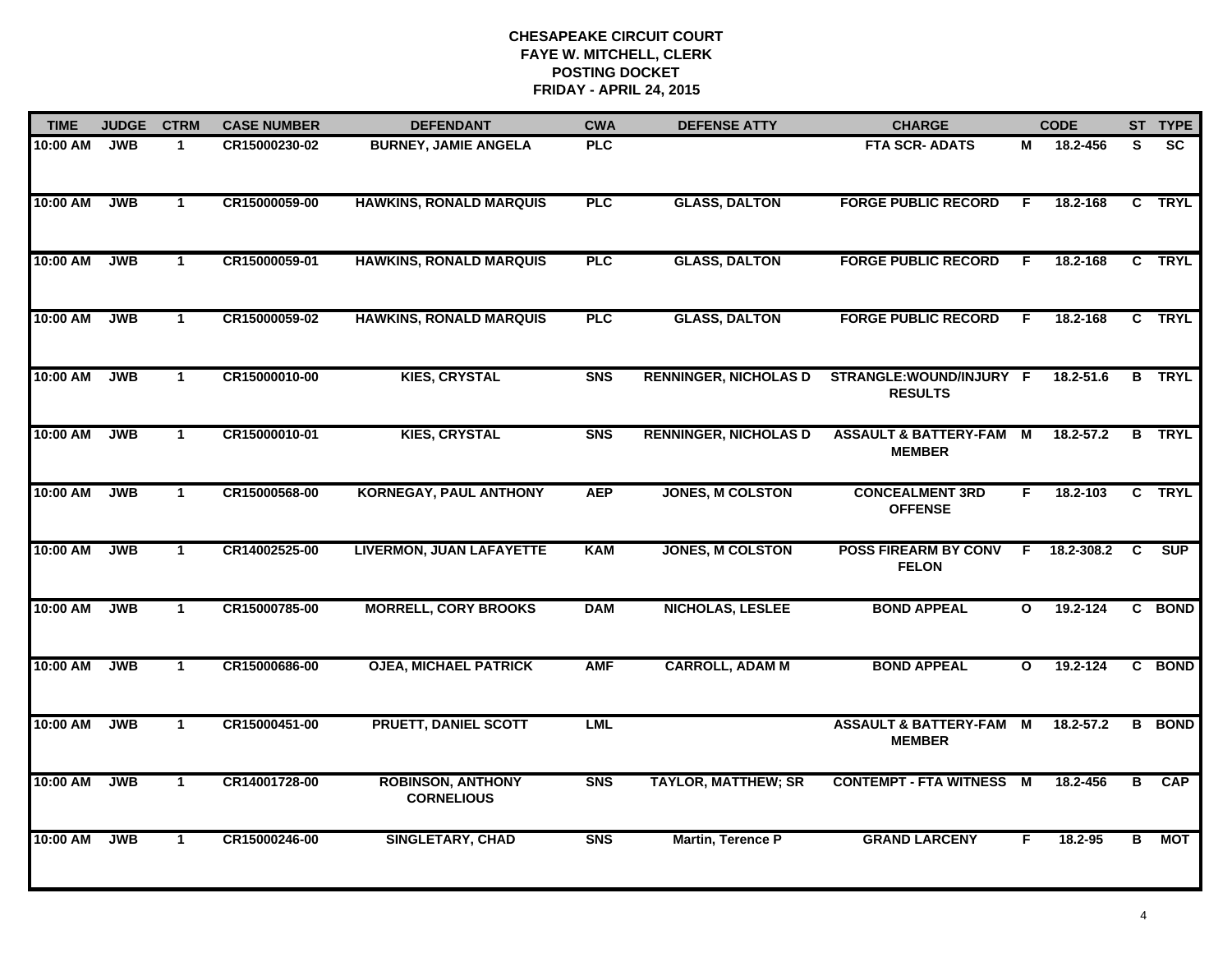| <b>TIME</b> | <b>JUDGE</b>                      | <b>CTRM</b>    | <b>CASE NUMBER</b> | <b>DEFENDANT</b>                    | <b>CWA</b> | <b>DEFENSE ATTY</b>       | <b>CHARGE</b>                                     |              | <b>CODE</b> |   | ST TYPE       |
|-------------|-----------------------------------|----------------|--------------------|-------------------------------------|------------|---------------------------|---------------------------------------------------|--------------|-------------|---|---------------|
| 10:00 AM    | <b>JWB</b>                        | $\mathbf 1$    | CR14000546-05      | <b>WASHINGTON, REGINALD</b>         | <b>LML</b> | Wegman, Robert L.         | VIOL GOOD BEHAV ON MISD M<br><b>OFF</b>           |              | 19.2-306    |   | C BOND        |
| 10:00 AM    | <b>JWB</b>                        | $\mathbf{1}$   | CR15000460-00      | <b>WHITE, KRISTINA ROSA</b>         | <b>DAM</b> | <b>NICHOLAS, LESLEE</b>   | <b>RECKLESS CARE FOR</b><br><b>CHILD</b>          | F.           | 18.2-371.1  | B | <b>PLEA</b>   |
| 10:00 AM    | <b>JWB</b>                        | $\mathbf{1}$   | CR14002309-00      | YOUNG, GREGORY D'ANGELO             | <b>AMF</b> | <b>Martin, Terence P</b>  | <b>RAPE</b>                                       | F            | $18.2 - 61$ |   | C BOND        |
| 10:00 AM    | <b>JWB</b>                        | $\mathbf{1}$   | CR14002309-01      | YOUNG, GREGORY D'ANGELO             | <b>AMF</b> | Martin, Terence P         | <b>GRAND LARCENY</b>                              | F            | 18.2-95     |   | C BOND        |
| 10:00 AM    | <b>JWB</b>                        | $\mathbf{1}$   | CR14002309-02      | YOUNG, GREGORY D'ANGELO             | <b>AMF</b> | Martin, Terence P.        | <b>OBJECT SEX PEN: BY</b><br><b>FORCE-ATTMP</b>   | F.           | 18.2-67.2   |   | C BOND        |
| 10:00 AM    | <b>JWB</b>                        | $\mathbf{1}$   | CR14002309-03      | YOUNG, GREGORY D'ANGELO             | <b>AMF</b> | Martin, Terence P.        | A&B-FAM MEMBER, 3RD+F<br><b>OFF</b>               |              | 18.2-57.2   | C | <b>BOND</b>   |
| 10:00 AM    | IJ                                | $\mathbf{3}$   | CR15000749-00      | <b>HALL, ERICA</b>                  | <b>KAM</b> | <b>MORRIS, DIALLO</b>     | <b>BOND APPEAL</b>                                | $\mathbf{o}$ | 19.2-124    | C | <b>BOND</b>   |
| 10:00 AM    | JJ                                | $\overline{3}$ | CR10003307-00      | <b>MCGAVRAN, JIM BOYD</b>           | CLB        | <b>TAYLOR, MATTHEW</b>    | <b>PRESCRIPTIONS: CONSPIRE F</b><br><b>OBTAIN</b> |              | 18.2-258.1  | В | <b>ROL</b>    |
| 10:00 AM    | JJ                                | $\mathbf{3}$   | CR15000552-00      | <b>OWENS, JUNE MARIE</b>            | CLB        | <b>GLASS, DALTON</b>      | <b>OBTAIN MONEY BY FALSE F</b><br><b>PRETENSE</b> |              | 18.2-178    |   | C BOND        |
| 10:00 AM    | JJ                                | $\overline{3}$ | CR15000552-01      | <b>OWENS, JUNE MARIE</b>            | CLB        | <b>GLASS, DALTON</b>      | <b>OBTAIN MONEY BY FALSE</b><br><b>PRETENSE</b>   | -F           | 18.2-178    |   | C BOND        |
| 10:00 AM    | JJ                                | $\mathbf{3}$   | CR15000552-02      | <b>OWENS, JUNE MARIE</b>            | CLB        | <b>GLASS, DALTON</b>      | <b>OBTAIN MONEY BY FALSE F</b><br><b>PRETENSE</b> |              | 18.2-178    |   | C BOND        |
| 10:00 AM    | $\overline{\mathsf{J}\mathsf{J}}$ | $\mathbf{3}$   | CR15000552-03      | <b>OWENS, JUNE MARIE</b>            | CLB        | <b>GLASS, DALTON</b>      | <b>FTA TRIAL</b>                                  | M            | 18.2-456    |   | C BOND        |
| 10:00 AM    | IJ                                | $\mathbf{3}$   | CR15000041-00      | <b>ROBERTS, JACQUELINE MICHELLE</b> | <b>CLB</b> | <b>BLACK, HUGH E; III</b> | <b>CONCEALMENT</b>                                | F            | 18.2-103    |   | <b>B</b> TRYL |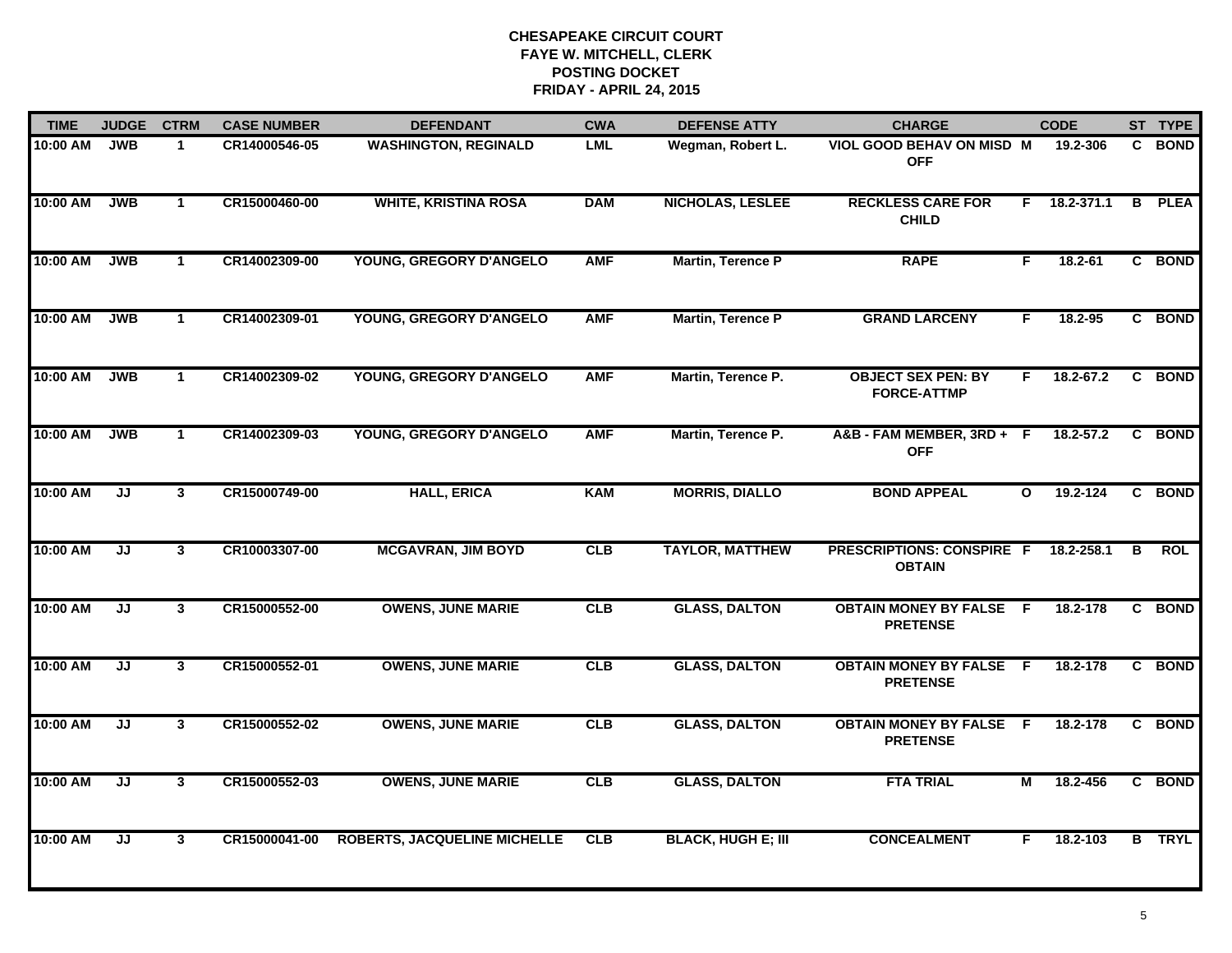| <b>TIME</b> | <b>JUDGE</b> | <b>CTRM</b>             | <b>CASE NUMBER</b> | <b>DEFENDANT</b>                    | <b>CWA</b> | <b>DEFENSE ATTY</b>           | <b>CHARGE</b>             | <b>CODE</b>    |                      |   | ST TYPE       |
|-------------|--------------|-------------------------|--------------------|-------------------------------------|------------|-------------------------------|---------------------------|----------------|----------------------|---|---------------|
| 10:00 AM    | JJ           | 3                       | CR15000392-00      | <b>ROBERTS, JACQUELINE MICHELLE</b> | <b>CLB</b> | <b>BLACK, HUGH E; III</b>     | PETIT LARCENY 3RD+ OFF F  |                | 18.2-96              |   | C TRYL        |
| 10:00 AM    | JJ           | $\mathbf{3}$            | CR07004884-00      | <b>SIMONS, STEPHEN SCOTT</b>        | <b>CLB</b> | <b>CATHERINE BRAUN</b>        | DRIV ON SUSP OPER LIC     | М              | A.46.2-301           | C | <b>ROL</b>    |
| 10:00 AM    | JJ           | $\mathbf{3}$            | CR07004885-00      | <b>SIMONS, STEPHEN SCOTT</b>        | <b>CLB</b> | <b>CATHERINE BRAUN</b>        | <b>DUI (2ND OFFENSE)</b>  |                | M B.18.2-266         | C | <b>ROL</b>    |
| 10:00 AM    | <b>FBL</b>   | 4                       | CR14002591-00      | <b>BAKER, IRENE</b>                 | SW         | <b>Buyrn, William E</b>       | <b>ASSAULT AND BATTER</b> | М              | $18.2 - 57$          |   | <b>B</b> TRYL |
| 10:00 AM    | <b>FBL</b>   | 4                       | CR14002555-00      | <b>BARKER, JOSH</b>                 | SH         | <b>STALLINGS, MOODY E; JR</b> | <b>ASSAULT AND BATTER</b> | М              | $18.2 - 57$          |   | <b>B</b> TRYL |
| 10:00 AM    | <b>FBL</b>   | 4                       | CR15000402-00      | <b>BOERSTLER, COREY J</b>           | <b>MLK</b> |                               | SPEEDING 39/25            |                | $I$ F.46.2-874       |   | S TRYL        |
| 10:00 AM    | <b>FBL</b>   | $\overline{\mathbf{4}}$ | CR14002168-03      | <b>BRIGGS, TIA MICHELLE</b>         | <b>JAF</b> | Ortiz, Kathleen A.            | <b>FTA - TRIAL</b>        | $\overline{M}$ | 18.2-456             |   | C BOND        |
| 10:00 AM    | <b>FBL</b>   | 4                       | CR15000433-00      | <b>BROADWAY, LORENZO C</b>          | <b>MLK</b> |                               | <b>NO SEATBELT</b>        | $\mathbf{I}$   | 46.2-1094            |   | S TRYL        |
| 10:00 AM    | <b>FBL</b>   | 4                       | CR15000433-01      | <b>BROADWAY, LORENZO C</b>          | <b>MLK</b> |                               | SPEEDING +9               |                | A.46.2-874           |   | S TRYL        |
| 10:00 AM    | <b>FBL</b>   | 4                       | CR14001788-01      | <b>BROWN, JAMES TYLER; JR</b>       | <b>MLK</b> |                               | <b>FTC ASAP</b>           | М              | 18.2-456             |   | <b>B</b> ASAP |
| 10:00 AM    | <b>FBL</b>   | 4                       | CR15000434-00      | <b>BURSTON, LATARSHA T</b>          | <b>JAF</b> |                               | <b>EXPIRED INSPECTION</b> |                | I A.46.2-1158 S TRYL |   |               |
| 10:00 AM    | <b>FBL</b>   | 4                       | CR15000419-00      | <b>COMEAU, ADAM JEFFREY</b>         | <b>JAF</b> | <b>CARROLL, ADAM</b>          | <b>DUI-1ST</b>            |                | M A.18.2-266         |   | <b>B</b> TRYL |
| 10:00 AM    | <b>FBL</b>   | 4                       | CR14002592-00      | <b>DAIL, PAMELA</b>                 | <b>JAF</b> | Winn, A Robinson              | <b>ASSAULT AND BATTER</b> | М              | 46-3                 |   | <b>B</b> TRYL |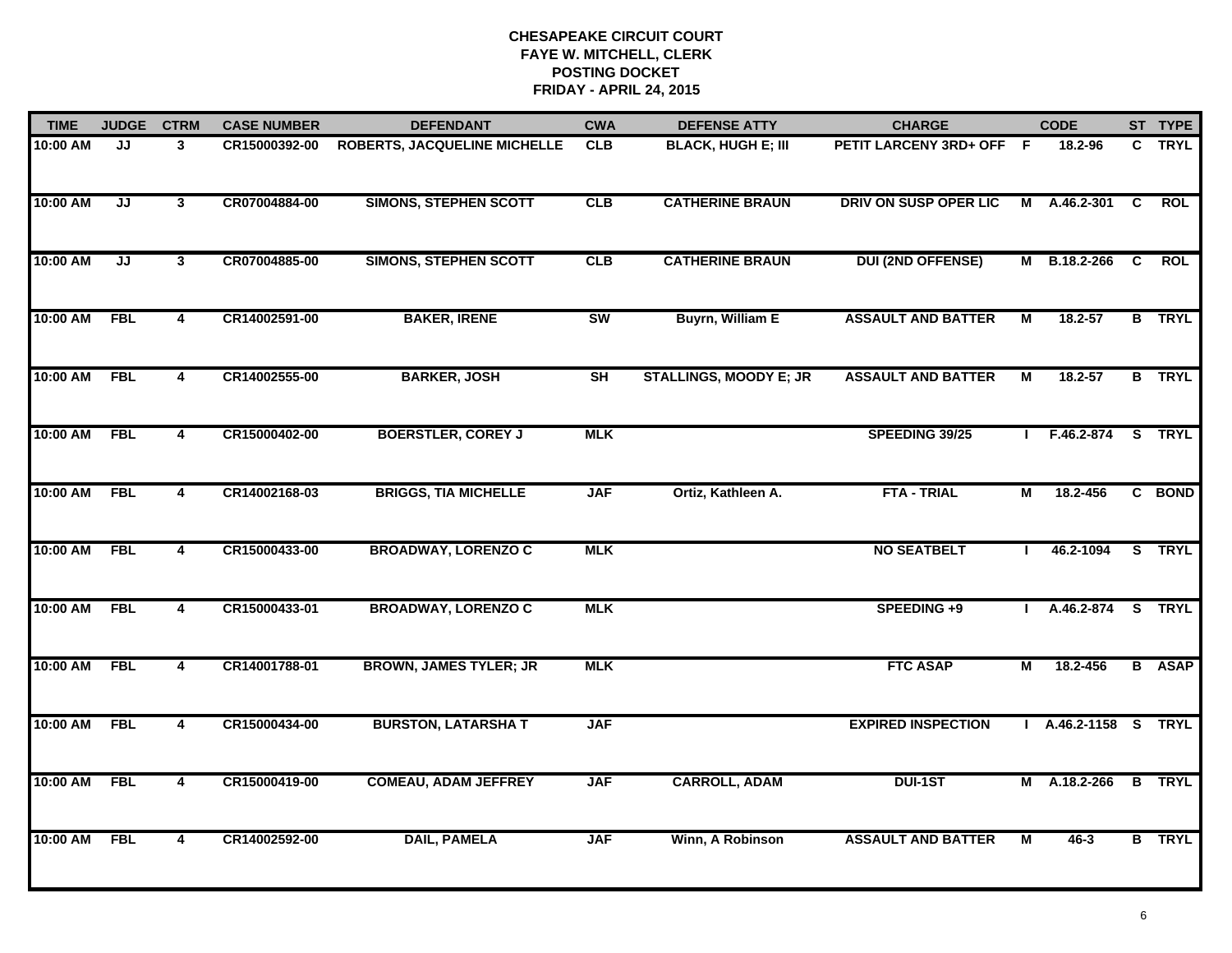| <b>TIME</b>  | <b>JUDGE</b> | <b>CTRM</b>             | <b>CASE NUMBER</b> | <b>DEFENDANT</b>              | <b>CWA</b> | <b>DEFENSE ATTY</b>          | <b>CHARGE</b>                                 |              | <b>CODE</b>       |              | ST TYPE       |
|--------------|--------------|-------------------------|--------------------|-------------------------------|------------|------------------------------|-----------------------------------------------|--------------|-------------------|--------------|---------------|
| 10:00 AM FBL |              | 4                       | CR14002421-00      | <b>DAWKINS, MARY L</b>        | <b>JAF</b> |                              | <b>AVOID TRAFFIC DEVICE</b>                   |              | 46.2-833.1        |              | S TRYL        |
| 10:00 AM     | FBL          | $\overline{\mathbf{4}}$ | CR15000747-00      | <b>DEAL, NOLIE</b>            | <b>JAF</b> |                              | <b>FAIL TO OBEY HIGHWAY</b><br><b>MARKING</b> | $\mathbf{I}$ | A.46.2-804 S TRYL |              |               |
| 10:00 AM     | <b>FBL</b>   | $\overline{\mathbf{4}}$ | CR15000404-00      | <b>DOLLAR, JOSEPHINE F</b>    | <b>JAF</b> |                              | SPEEDING 33/25                                |              | A.46.2-875 S TRYL |              |               |
| 10:00 AM     | <b>FBL</b>   | 4                       | CR15000435-00      | <b>FLOWERS, DANIEL R</b>      | <b>JAF</b> |                              | NO O/L IN POSSESSION                          |              | A.46.2-104 S TRYL |              |               |
| 10:00 AM     | <b>FBL</b>   | 4                       | CR15000435-01      | <b>FLOWERS, DANIEL R</b>      | <b>JAF</b> |                              | <b>ILLEGAL TINT</b>                           |              | 46.2-1052         |              | S TRYL        |
| 10:00 AM     | <b>FBL</b>   | 4                       | CR15000436-00      | <b>GILL, DANA N</b>           | <b>MLK</b> |                              | <b>IMPROPER TURN</b>                          |              | 46.2-846          |              | S TRYL        |
| 10:00 AM     | <b>FBL</b>   | $\overline{4}$          | CR15000355-00      | <b>GREEN, DAVID SHAWN; II</b> | <b>MLK</b> | <b>JONES, C RYAN</b>         | <b>DUI 1ST</b>                                |              | M A.18.2-266      |              | <b>B</b> TRYL |
| 10:00 AM     | <b>FBL</b>   | 4                       | CR15000420-00      | <b>GRINDLE, ERIC H</b>        | <b>JAF</b> |                              | <b>UNSAFE LANE CHANGE</b>                     | $\mathbf{I}$ | B.46.2-804        |              | S TRYL        |
| 10:00 AM     | FBL          | 4                       | CR15000310-00      | <b>HILL, NATHANIEL ALLEN</b>  | <b>BKF</b> | <b>DOUMMAR, RICHARD</b>      | <b>DUI-1ST</b>                                |              | M A.18.2-266      | $\mathbf{B}$ | МОТ           |
| 10:00 AM     | <b>FBL</b>   | 4                       | CR15000323-00      | <b>JAMES, JENNIFER MARIE</b>  | <b>MLK</b> |                              | 36/25 SP                                      |              | F.46.2-874 S TRYL |              |               |
| 10:00 AM     | <b>FBL</b>   | $\overline{4}$          | CR15000438-00      | <b>MADISON, MARK C; II</b>    | <b>MLK</b> |                              | SPEEDING +19                                  | $\mathbf{L}$ | G.46.2-875 S TRYL |              |               |
| 10:00 AM     | <b>FBL</b>   | $\overline{\mathbf{4}}$ | CR14002328-00      | <b>MARKS, DENNIS LEE</b>      | <b>MLK</b> | <b>GLASS, DALTON</b>         | <b>ASSAULT AND BATTER</b>                     | М            | 18.2-57           |              | <b>B</b> TRYL |
| 10:00 AM     | <b>FBL</b>   | 4                       | CR14002160-00      | <b>MATTHEWS, SHANNON</b>      | <b>JAF</b> | <b>RENNINGER, NICHOLAS D</b> | <b>EMBEZZLEMENT</b>                           | М            | 18.2-103          |              | S TRYL        |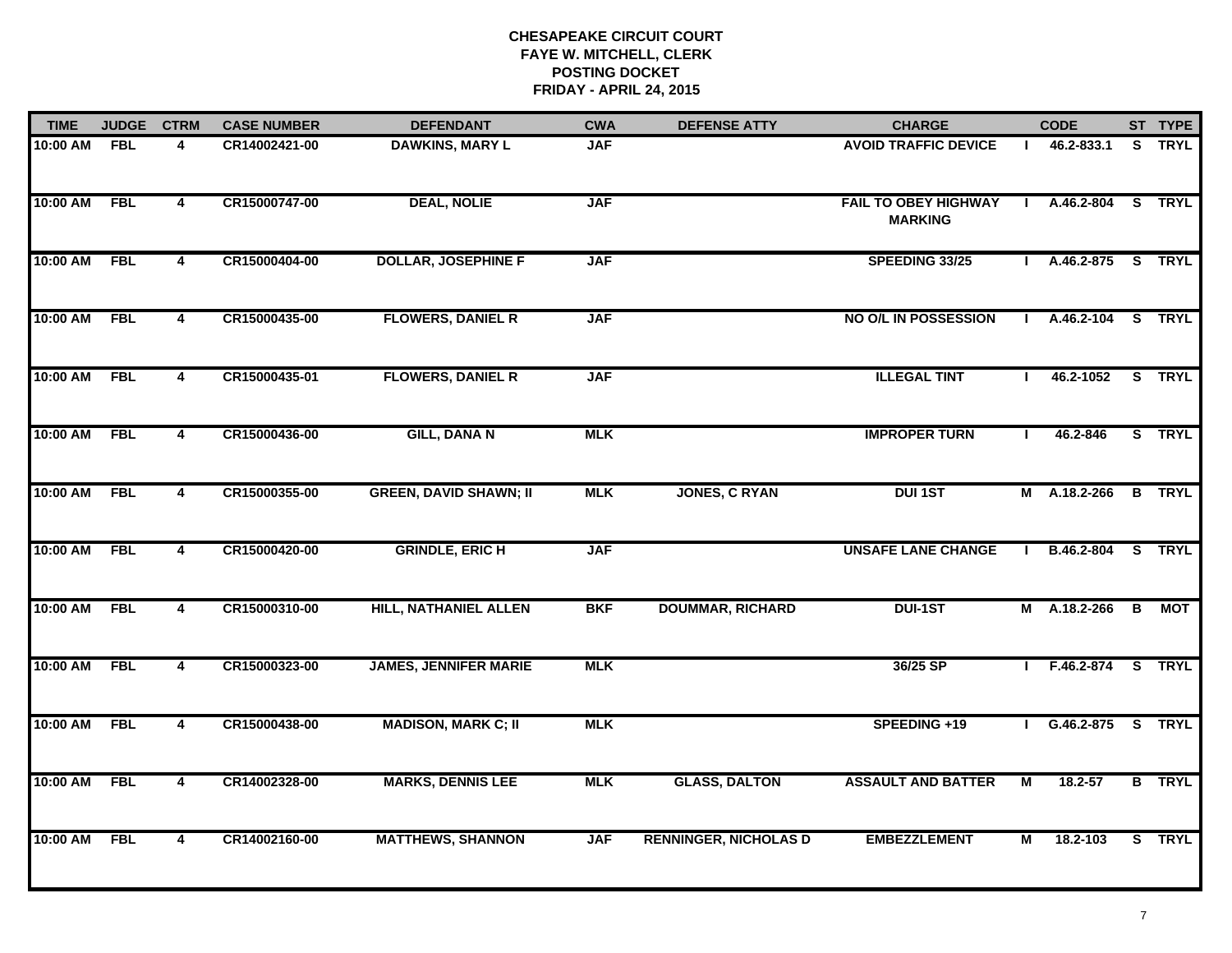| <b>TIME</b> | <b>JUDGE</b> | <b>CTRM</b>    | <b>CASE NUMBER</b> | <b>DEFENDANT</b>              | <b>CWA</b> | <b>DEFENSE ATTY</b>       | <b>CHARGE</b>                              | <b>CODE</b>    |                   |          | ST TYPE         |
|-------------|--------------|----------------|--------------------|-------------------------------|------------|---------------------------|--------------------------------------------|----------------|-------------------|----------|-----------------|
| 10:00 AM    | <b>FBL</b>   | 4              | CR15000406-00      | <b>MONAHAN, JEFFREY SCOTT</b> | <b>JAF</b> | <b>CARROLL, ADAM M</b>    | DWI: 2ND OFF W/IN 5Y - 10Y M               |                | 18.2-266          |          | <b>B</b> TRYL   |
| 10:00 AM    | <b>FBL</b>   | $\overline{4}$ | CR15000248-00      | <b>MOORE, KARENA</b>          | <b>MLK</b> | <b>MCCORMACK, JARRETT</b> | <b>POSSESS MARIJUANA</b>                   | М              | 18.2-250.1        |          | S TRYL          |
| 10:00 AM    | <b>FBL</b>   | 4              | CR15000248-01      | <b>MOORE, KARENA</b>          | <b>MLK</b> | <b>MCCORMACK, JARRETT</b> | <b>DUI-1ST</b>                             | M              | A.18.2-266        |          | <b>B</b> TRYL   |
| 10:00 AM    | <b>FBL</b>   | 4              | CR15000248-02      | <b>MOORE, KARENA</b>          | <b>MLK</b> | <b>MCCORMACK, JARRETT</b> | <b>REFUSED BLOOD/BREATH</b><br><b>TEST</b> | M              | 18.2-268.3        | <b>S</b> | <b>TRYL</b>     |
| 10:00 AM    | <b>FBL</b>   | 4              | CR14001362-00      | <b>MOSES, JERMAINE J</b>      | <b>JAF</b> | <b>ANDREWS, MARK</b>      | <b>POSSESS MARIJUANA</b>                   | М              | 18.2-250.1        | В        | <b>CC</b>       |
| 10:00 AM    | <b>FBL</b>   | 4              | CR14001362-00      | <b>MOSES, JERMAINE J</b>      | <b>JAF</b> | <b>ANDREWS, MARK</b>      | <b>POSSESS MARIJUANA</b>                   |                | M 18.2-250.1      | В        | $\overline{DD}$ |
| 10:00 AM    | <b>FBL</b>   | $\overline{4}$ | CR15000439-00      | <b>MOSES, JERMAINE J</b>      | <b>JAF</b> | <b>ANDREWS, MARK</b>      | <b>DUI-1ST</b>                             | $\overline{M}$ | A.18.2-266        |          | <b>B</b> TRYL   |
| 10:00 AM    | <b>FBL</b>   | $\overline{4}$ | CR15000439-00      | <b>MOSES, JERMAINE J</b>      | <b>JAF</b> | <b>ANDREWS, MARK</b>      | <b>DUI-1ST</b>                             |                | M A.18.2-266      | B        | SUP             |
| 10:00 AM    | <b>FBL</b>   | 4              | CR15000195-00      | <b>ROSE, TRAY A</b>           | <b>JAF</b> |                           | <b>NO SEATBELT</b>                         |                | 46.2-1094         |          | S TRYL          |
| 10:00 AM    | <b>FBL</b>   | 4              | CR15000195-01      | <b>ROSE, TRAY A</b>           | <b>JAF</b> |                           | <b>TEXT WHILE DRIVING</b>                  |                | A.46.2-<br>1078.1 |          | S TRYL          |
| 10:00 AM    | <b>FBL</b>   | $\overline{4}$ | CR14002449-00      | <b>STALLCUP, RYAN</b>         | <b>JAF</b> |                           | <b>DOG AT LARGE</b>                        | $\overline{M}$ | $10 - 42$         | S.       | <b>UA</b>       |
| 10:00 AM    | <b>FBL</b>   | $\overline{4}$ | CR14002449-01      | <b>STALLCUP, RYAN</b>         | <b>JAF</b> |                           | <b>DOG AT LARGE</b>                        | $\overline{M}$ | $10-42$           | s        | <b>UA</b>       |
| 10:00 AM    | <b>FBL</b>   | $\overline{4}$ | CR15000409-00      | <b>TAYLOR, DOUGLAS C</b>      | <b>MLK</b> |                           | FOLLOW TOO CLOSE (ACC) I                   |                | 46.2-816          |          | S TRYL          |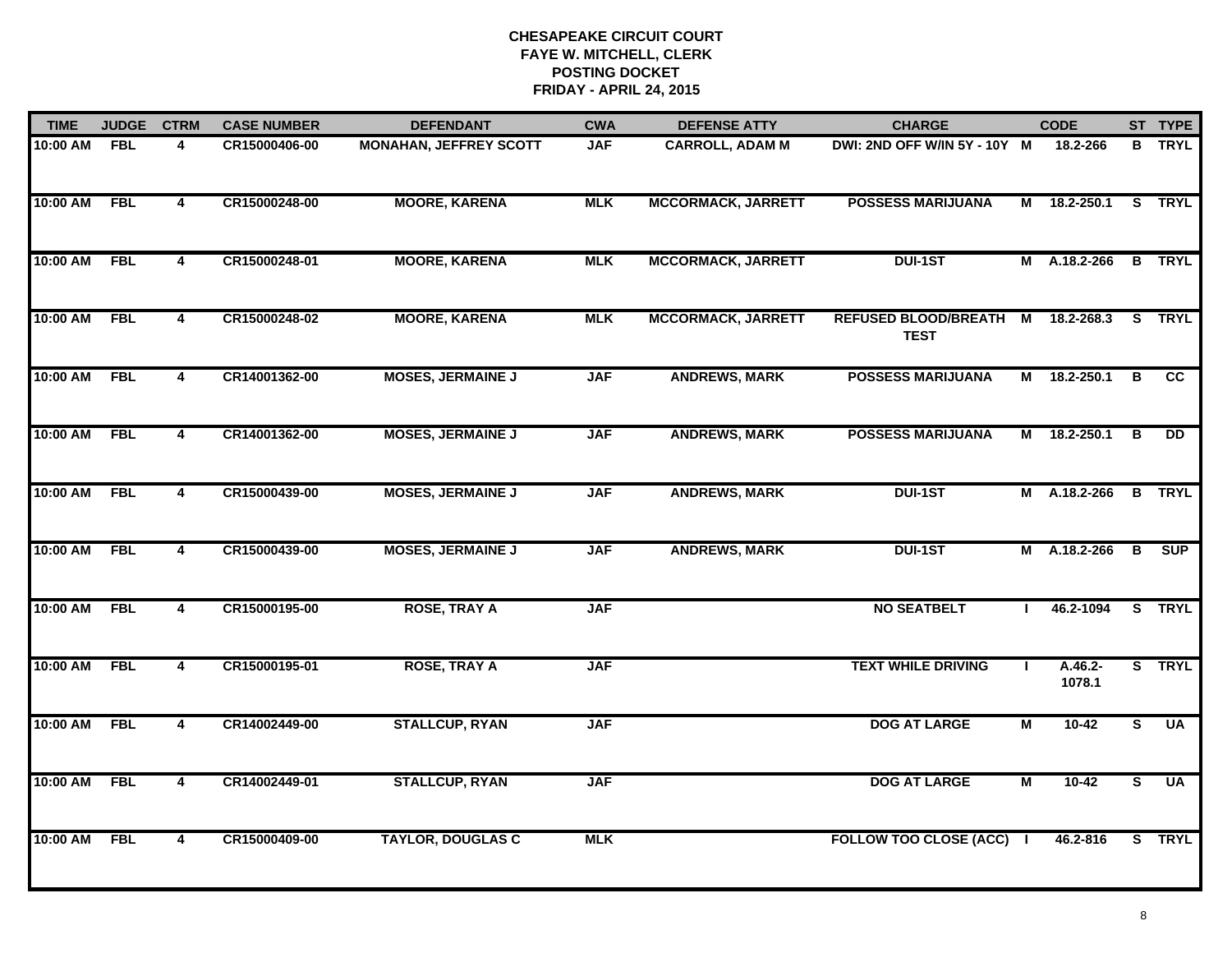| <b>TIME</b> | <b>JUDGE</b> | <b>CTRM</b> | <b>CASE NUMBER</b> | <b>DEFENDANT</b>                               | <b>CWA</b> | <b>DEFENSE ATTY</b>  | <b>CHARGE</b>                  |                         | <b>CODE</b> |                         | ST TYPE     |
|-------------|--------------|-------------|--------------------|------------------------------------------------|------------|----------------------|--------------------------------|-------------------------|-------------|-------------------------|-------------|
| 10:00 AM    | <b>FBL</b>   | 4           | CR15000443-00      | <b>THOMAS, NATHANIEL</b>                       | <b>MLK</b> |                      | <b>EXPIRED TAGS</b>            |                         | 46.2-646    | S.                      | <b>TRYL</b> |
| 10:00 AM    | <b>FBL</b>   | 4           | CR15000410-00      | <b>VICK, GEORGE W; JR</b>                      | <b>JAF</b> | <b>ANDREWS, MARK</b> | DWI: 2ND OFF W/IN 5Y - 10Y M   |                         | 18.2-266    | $\overline{B}$          | <b>TRYL</b> |
| 10:00 AM    | <b>FBL</b>   | 4           | CR15000410-00      | <b>VICK, GEORGE W; JR</b>                      | <b>JAF</b> | <b>ANDREWS, MARK</b> | DWI: 2ND OFF W/IN 5Y - 10Y M   |                         | 18.2-266    | в                       | <b>SUP</b>  |
| 10:00 AM    | <b>FBL</b>   | 4           | CR15000410-01      | <b>VICK, GEORGE W; JR</b>                      | <b>JAF</b> | <b>ANDREWS, MARK</b> | SPEEDING 68/45                 |                         | F.46.2-878  | S.                      | <b>TRYL</b> |
| 10:00 AM    | <b>FBL</b>   | 4           | CR15000410-01      | <b>VICK, GEORGE W; JR</b>                      | <b>JAF</b> | <b>ANDREWS, MARK</b> | SPEEDING 68/45                 |                         | F.46.2-878  | S.                      | <b>SUP</b>  |
| 10:00 AM    | <b>FBL</b>   |             | CR13002729-01      | <b>WARNICK, CHRISTINA LYNN</b>                 | <b>JAF</b> | <b>MUSSONI, ERIK</b> | <b>FTC-ASAP</b>                | $\overline{M}$          | 18.2-456    |                         | <b>ASAP</b> |
| 10:00 AM    | <b>FBL</b>   | 4           | CR15000426-00      | <b>WILKINSON, COURTNEY</b><br><b>ELIZABETH</b> | <b>JAF</b> |                      | <b>URINATING IN PUBLIC</b>     | $\overline{\mathsf{M}}$ | $46 - 20$   | $\overline{\mathbf{s}}$ | <b>TRYL</b> |
| 10:00 AM    | <b>FBL</b>   |             | CR15000462-00      | <b>WOOD, KELLY J</b>                           | <b>MLK</b> |                      | <b>DISREGARD TRAFFIC LIGHT</b> |                         | 46.2-833    | S.                      | <b>TRYL</b> |